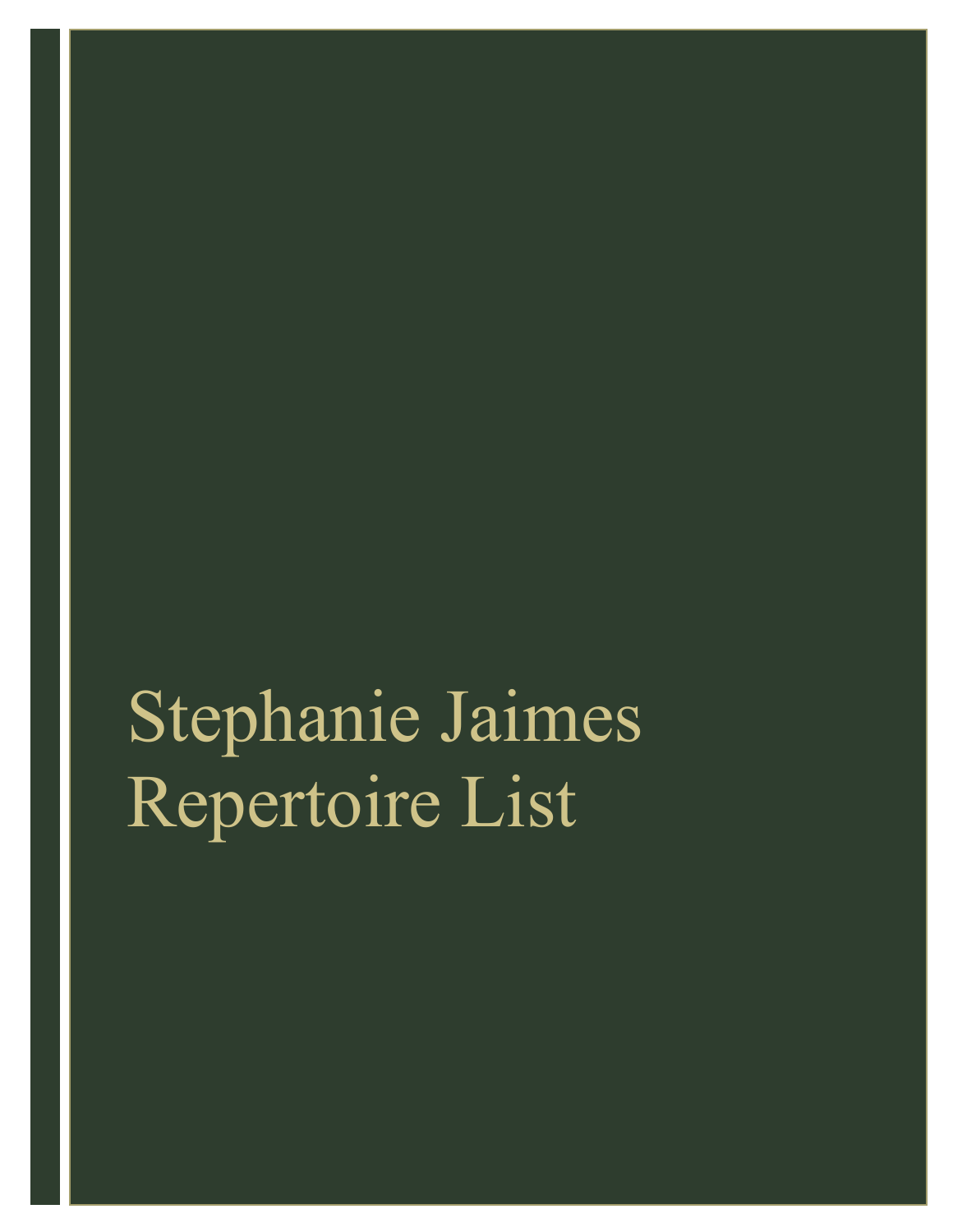## **Stephanie Jaimes Repertoire List**

#### **Solo Cello:**

The Six Cello Suite - J.S. Bach Prelude from Suite 1 Romance - Debussy Orbit - Philip Glass - Carter Brey Julie-O - Mark Summer Appalachian Waltz - Mark O' Conner

#### **Ceremony Classics:**

Canon - Pacheclbel Air on the G String - Bach Ariosa - Bach Ave Maria - Schubert Largo from *Winter -* Vivaldi Trumpet Volunteer - Clarke Bridal Chorus - Wagner Jesu, Joy of Man's Desiring - Bach Wedding March - Mendelssohn Selections from the *Water Music* - Handel - Air, Bouree, Hornpipe, Finale Selections from the *Fireworks Music -* Handel - La Paix, La Réjouissance Ode to Joy - Beethoven Entrance of the Queen of Sheba - Handel Rondeau - Mouret Te Deum - Charpentier Pathetique Sonate, Mvt. 2 - Beethoven Sheep may safely graze - Bach Panis Angelicus - Franck O Perfect love - Barnby Laureate Dominum - Mozart Bist du bei mir - Bach If with all your hearts from *Elijah* - Mendelssohn

#### **Pop Classics:**

Can't Help Falling in Love - Elvis Somewhere only we know - Keane Hallelujah - Leonard Cohen Gabriel's Oboe - The Mission Over the Rainbow - Harold Arlen/Israel Kamakawiwo'ole La vie en rose - Edith Palif Sway - Dean Martin Besame Mucho - Andrea Bocelli Stand by me - Ben E. King Unchained Melody - Righteous Brothers Dream a little dream of me - Ella Fitzgerald Beyond the sea - Bobby Darin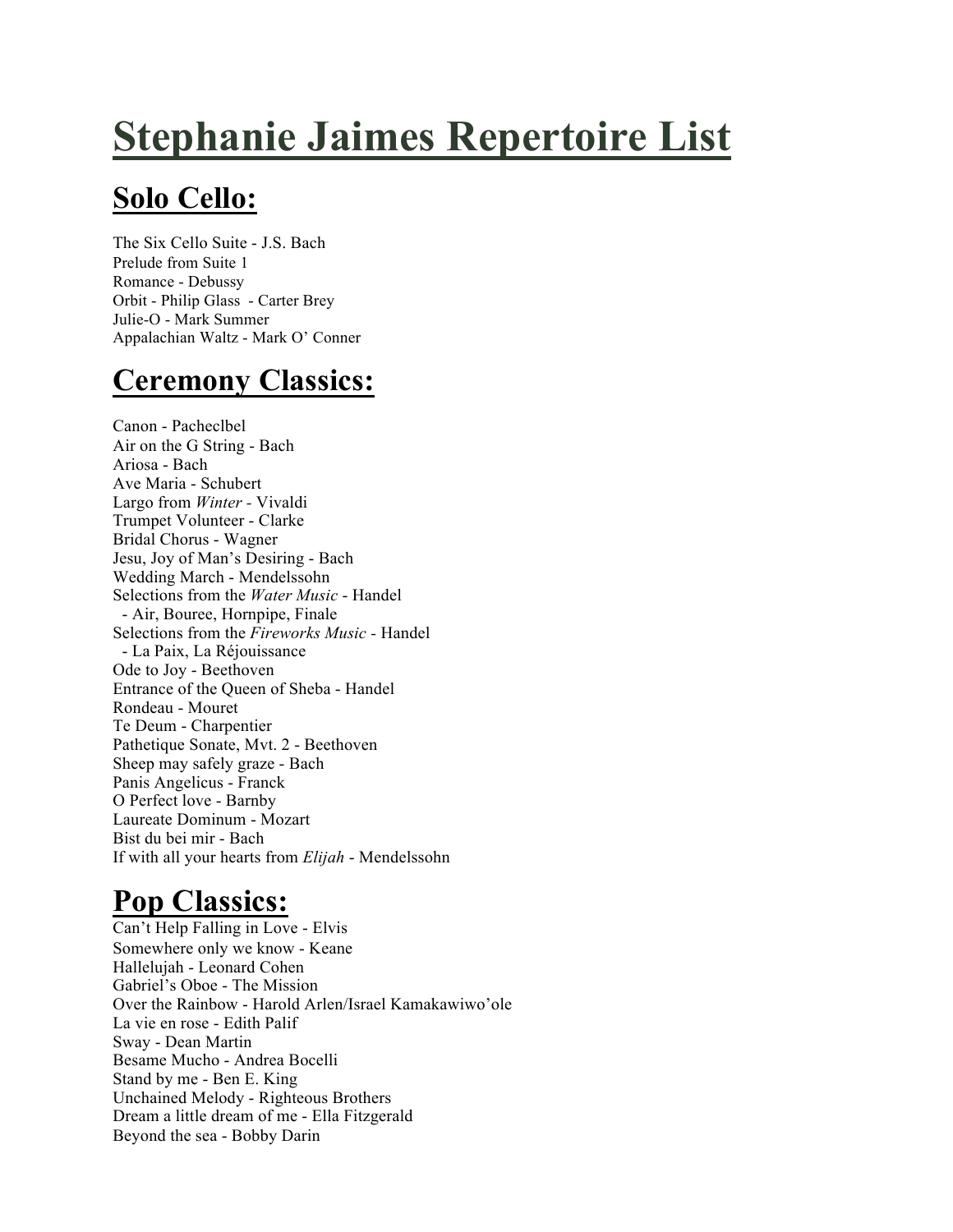#### **Top 40 / Popular Requests:**

All of me - John Legend Marry You - Bruno Mars A Thousand Years - Christina Perri Marry Me - Train Shape of you - Ed Sheeran Thinking out loud - Ed Sheeran Perfect - Ed Sheeran Make you feel my love - Adele/Bob Dylan At Last - Etta James Stay with me - Sam Smith Fields of Gold - Sting I'm Yours - Jason Mraz Bittersweet Symphony - The Verve

#### **String Quartet:**

#### **Classical**

Trumpet Tune - Henry Purcell Trumpet Voluntary - Jeremiah Clarke Entrance of the Queen of Sheba - G.F. Handel Rondeau - Jean Joseph Mouret Jesu, Joy of Man's Desiring - J.S. Bach Ave Maria - Franz Schubert Air - J.S. Bach Canon - Johann Pachelbel Largo from "The Four Seasons" - Antonio Vivaldi La Rejouissance - G.F. Handel Air from "Water Music" - G.F. Handel Bouree from "Water Music" - G.F. Handel Hornpipe from "Water Music" - G.F. Handel Wedding March - Richard Wagner Prelude from Te Deum - Marc-Antoine Charpentier Con te Partiro "Time to Say Goodbye" - Andrea Bocelli The Swan - C. Saint-Seans

Eine Kleine Nachtmusik - Wolfgang Amadeus Mozart I. Allegro II. Andante III. Menuetto IV. Allegro Divertimento in D - Wolfgang Amadeus Mozart I. Allegro II. Andante III. Presto Brandenburg Concerto No. 3 - J.S. Bach I. Allegro moderato II. Allegro Brandenburg Concerto No. 5 - J.S. Bach I. Allegro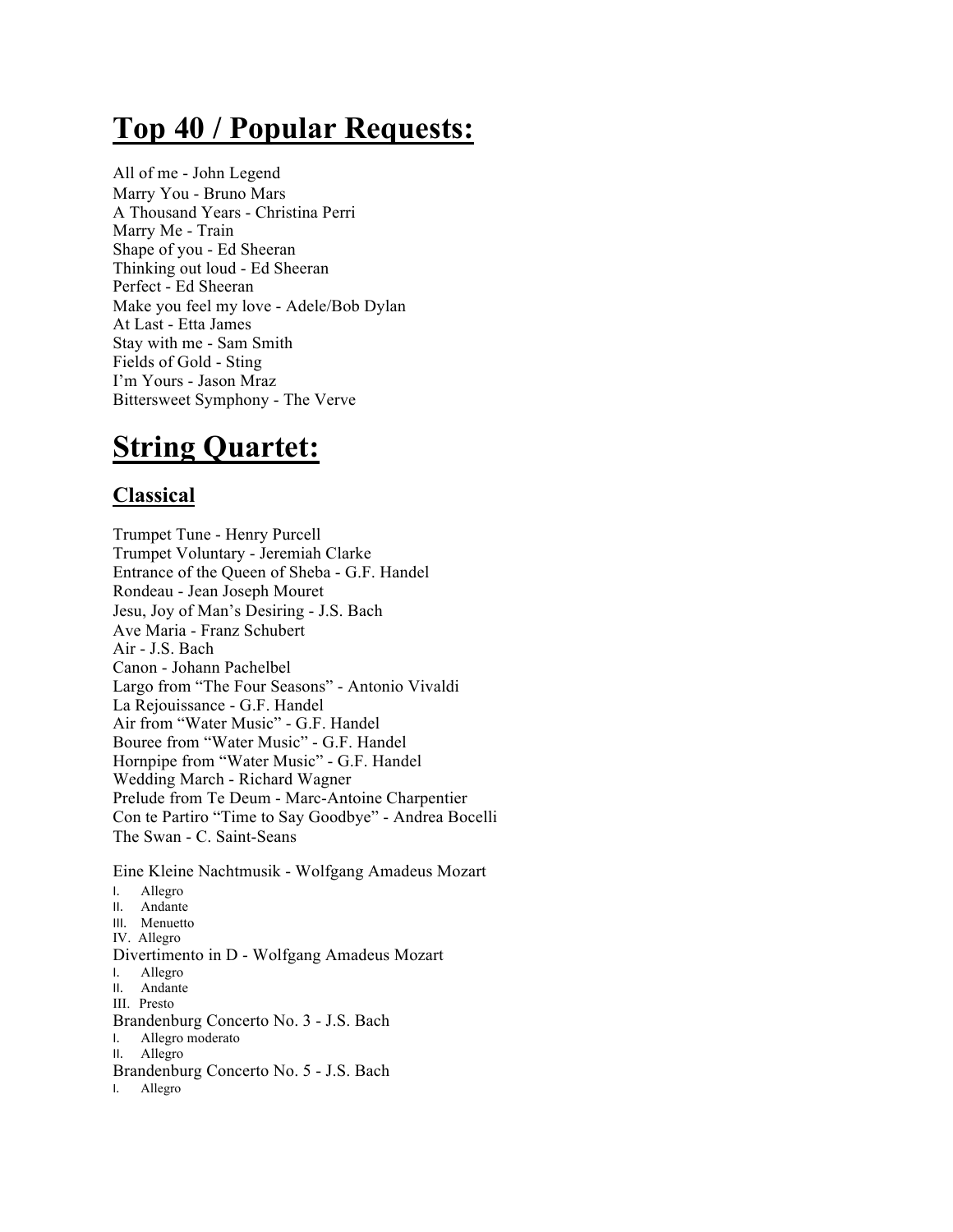II. Affettuoso III. Allegro

#### **Classical Arrangements**

Serenade, String Quartet in F, Op. 3 (arrangement) - Franz Joseph Haydn Andante from String Quartet in A minor, Op.29 - Franz Schubert Nocturne from String Quartet No.2 - Alexander Borodin Allegro Maestoso from The Water Music Suite - George Frideric Handel Bridal Chorus - Richard Wagner Air on the G String - J.S. Bach Trumpet Voluntary - Jeremiah Clarke Canon (non traditional arrangement) - Johann Pachelbel Un bel di "One fine day" from Madame Butterfly - Giacomo Puccini Andante from Divertimento - Wolfgang Amadeus Mozart Plaisir d' Amour "The Joys of Love" - Giambattista Martini Wedding March from A Midsummer Night's Dream - Felix Mendelssohn Ode to Joy - Ludwig van Beethoven Presto from String Quartet in Eflat - Wolfgang Amadeus Mozart Coronation March from the Prophet - Giacomo Meyerbeer Sleeping Beauty Waltz - Peter Ilych Tchaikovsky Minuetto from String Quartet in E Major, Op. 13, No. 5 - Luigi Boccherini

#### **Opera**

O Mio Babbino Caro - Giacomo Puccini The Flower Song - Leo Delibes Der Vogelfanger from The Magic Flute - Wolfgang Amadeus Mozart Bei Mannern from The Magic Flute - Wolfgang Amadeus Mozart Barcarolle from Tales of Hoffman - Jacques Offenbach Habanera from Carmen - Georges Bizet Toreador's Song from Carmen - Georges Bizet Meditation from Thais - Jules Massenet

### **Pop**

Can't Feel My Face - The Weeknd All of Me - John Legend Get Lucky - Daft Punk/ Pharrell Starlight - Muse Marry Me - Train A Thousand Years - Christina Perri Secrets - One Republic Lady Gaga Fugue - Lady Gaga I Melt with You - Modern English Don't You (Forget About Me) - Simple Minds New Slang - The Shins Yellow - Coldplay La Vie en Rose - Edith Pilaf At Last - (made famous by Etta James) Girl From Ipanema - jazz standard What a Wonderful World - Louis Armstrong Can't Help Falling in Love - Elvis Presley